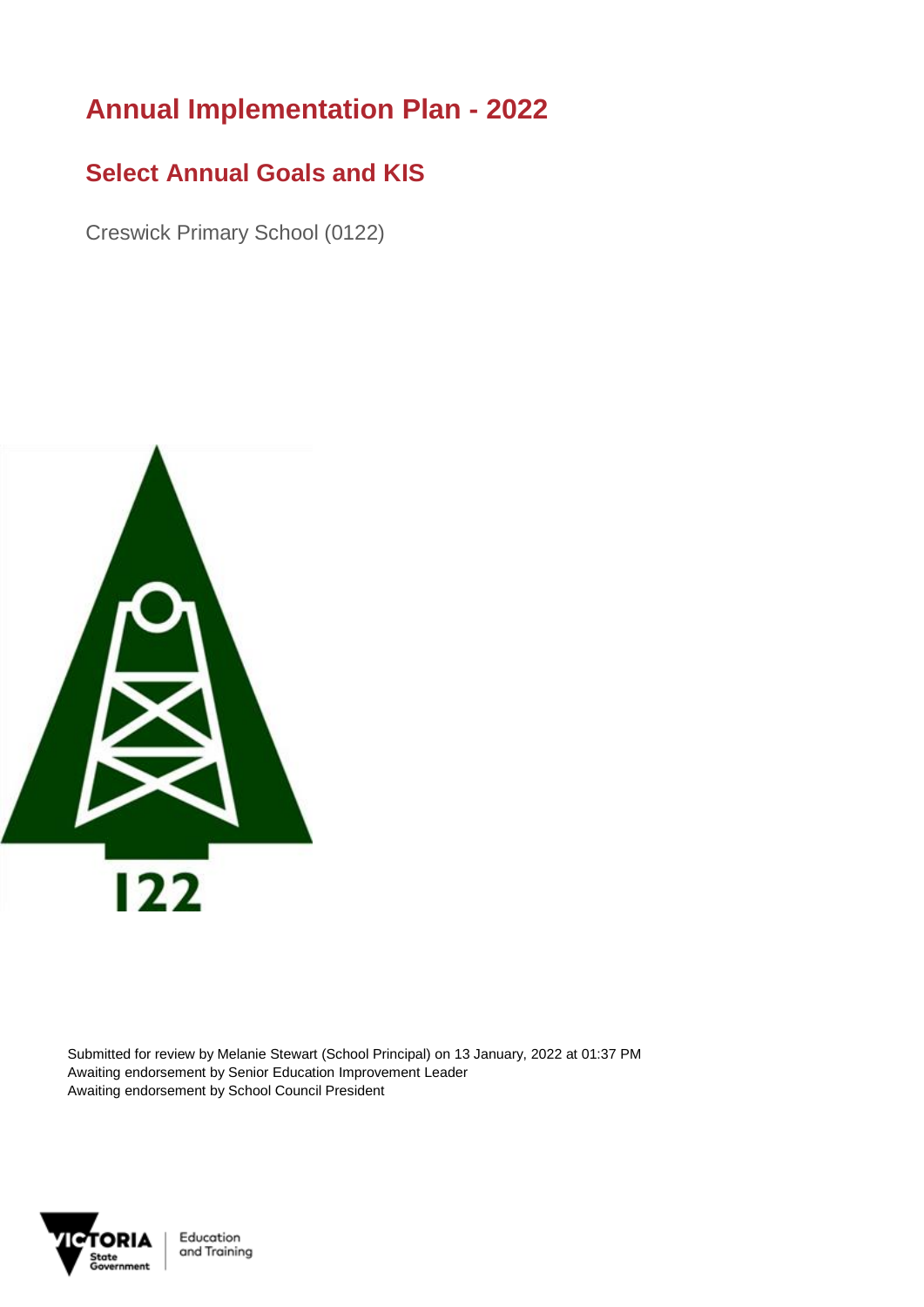## **Select Annual Goals and KIS**

| <b>Four Year Strategic Goals</b>                                                                                                                                                              | Is this<br>selected for<br>focus this<br>year? | <b>Four Year Strategic Targets</b> | 12 month target<br>The 12 month target is an incremental step<br>towards meeting the 4-year target, using the<br>same data set.                                                                                                                                                                                                                                                                                                                                                                                                                                                                                                                                                                                                                                                 |
|-----------------------------------------------------------------------------------------------------------------------------------------------------------------------------------------------|------------------------------------------------|------------------------------------|---------------------------------------------------------------------------------------------------------------------------------------------------------------------------------------------------------------------------------------------------------------------------------------------------------------------------------------------------------------------------------------------------------------------------------------------------------------------------------------------------------------------------------------------------------------------------------------------------------------------------------------------------------------------------------------------------------------------------------------------------------------------------------|
| <b>2022 Priorities Goal</b><br><br><br>Some of our students have thrived in<br>the remote learning environment,<br>others have maintained their learning<br>progress, and some need extra<br> | <b>Yes</b>                                     | Support for the 2022 Priorities    | Learning priority targets -<br>Naplan<br>Year 3 Increase the percentage of<br>students in the top two bands in<br>Numeracy (2021 31%)<br>Year 5 Increase the percentage of<br>students in the top two bands in<br>Numeracy (2021 27%)<br>To increase the % of students that make<br>expected growth (12 months) Teacher<br>judgement in Numeracy over 12 months<br>$(2021 - 74%)$<br>To improve results on the Attitudes to<br>School Survey (3 year average data)<br>Differentiation - 86% to increase to 90%<br>Student voice and agency 67% to<br>increase to 80%<br>Stimulated Learning - 69% to increase to<br>80%<br>Motivation and Interest - 72% to increase<br>to 80%<br>Effective Teaching Time - 82% to<br>increase to 86%<br>To improve results on the School Staff |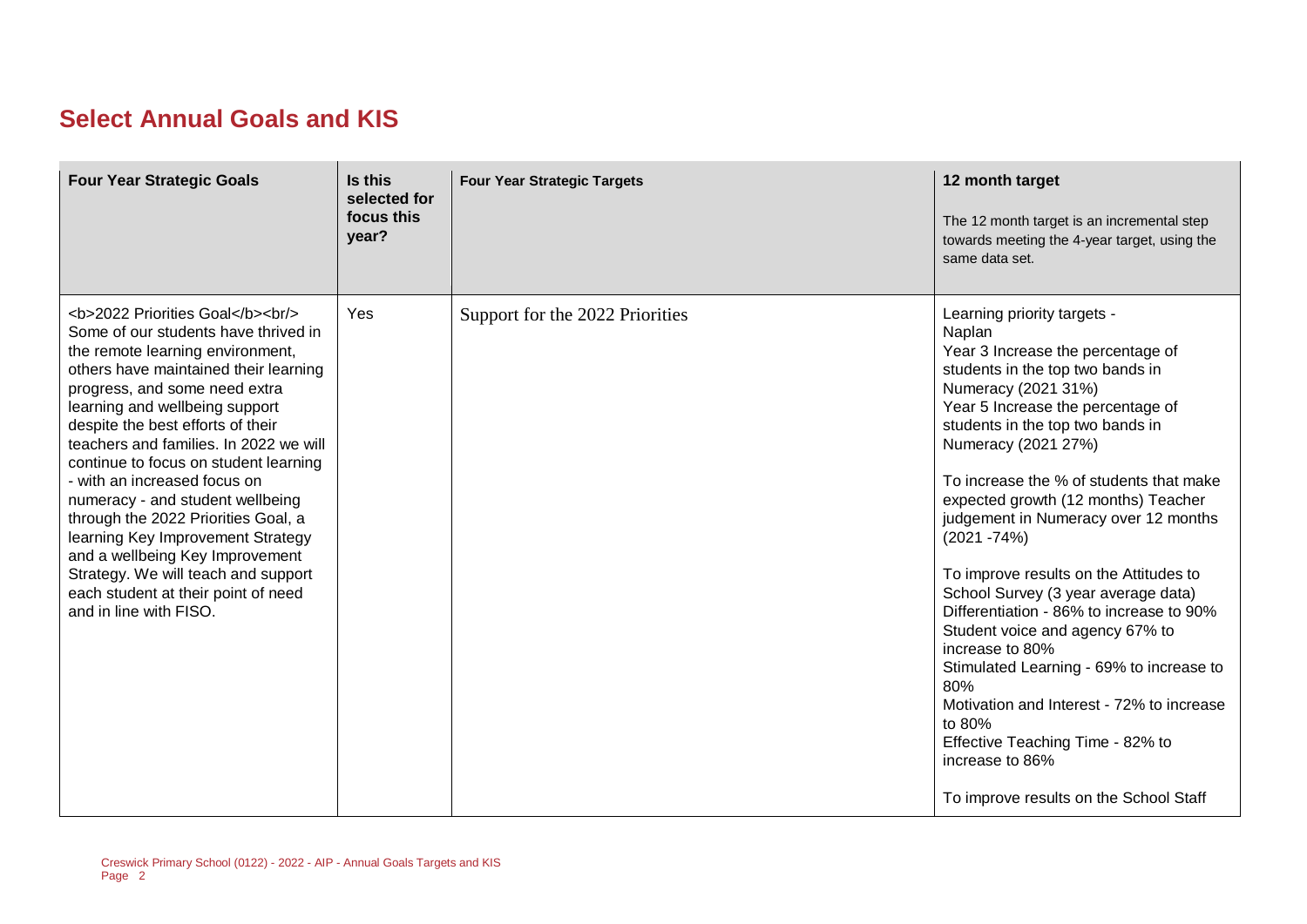|  | Survey (3 year average data)<br>Teacher collaboration -70%to increase to<br>80%<br>Collective efficacy -75% to increase to<br>80%<br>Guaranteed and viable curriculum -<br>81.5% to increase to 84%<br>Academic emphasis - 67% to increase to<br>80%<br>To progress from Evolving to Embedding |
|--|------------------------------------------------------------------------------------------------------------------------------------------------------------------------------------------------------------------------------------------------------------------------------------------------|
|  | in all areas of the PLC maturity matrix.<br>Wellbeing Goal targets -<br>To improve results on the Attitudes to<br>School Survey (3 year average data)<br>Effective classroom behaviour - 69% to<br>increase to 85%                                                                             |
|  | Advocate at school - 87.5% to increase to<br>88%<br>Sense of inclusion - 85.5% to increase to<br>88%<br>Managing bullying - 67% to increase to                                                                                                                                                 |
|  | 86%<br>Respect for diversity - 75.5% to increase<br>to 88%<br>Resilience - 75% (2020/2019 average) to<br>increase to 86%                                                                                                                                                                       |
|  | To improve attendance data: (3 year<br>average data)<br>Decrease the percentage of students with<br>10-19.5 days absent - 32%<br>Decrease the percentage of students with<br>20+ days absent - 19%                                                                                             |
|  |                                                                                                                                                                                                                                                                                                |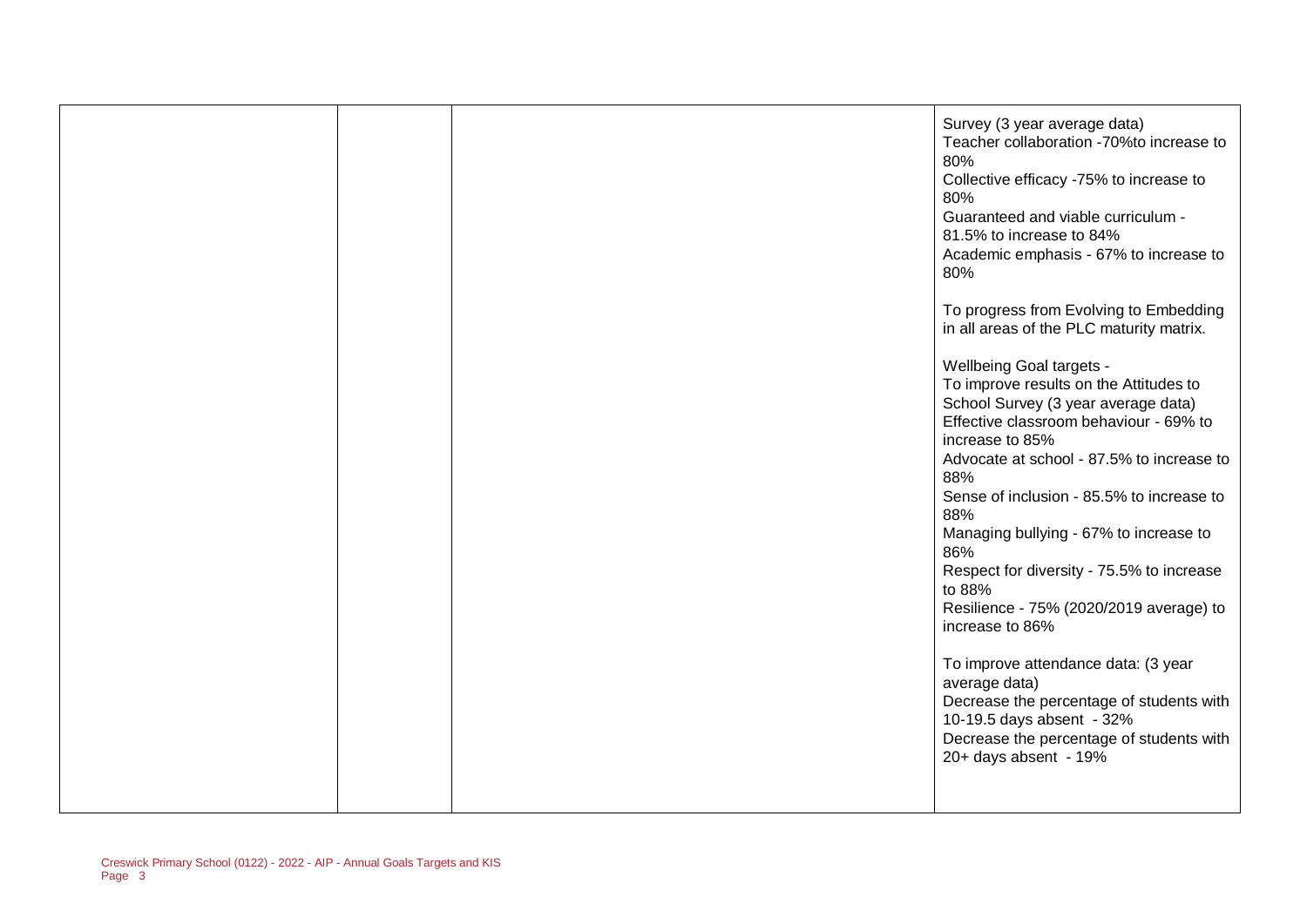| To improve learning growth and<br>outcomes for all students in literacy<br>and numeracy. | No |                                | By 2022 improve the percentage of students in the top two NAPLAN<br>bands at Year 3 (bands $5 & 6$ ) as follows:                                                                                               |                                     |  |  |
|------------------------------------------------------------------------------------------|----|--------------------------------|----------------------------------------------------------------------------------------------------------------------------------------------------------------------------------------------------------------|-------------------------------------|--|--|
|                                                                                          |    |                                | Benchmark<br>Average 2015-18                                                                                                                                                                                   | 2022<br>Target                      |  |  |
|                                                                                          |    | Reading                        | 56%                                                                                                                                                                                                            | 60%                                 |  |  |
|                                                                                          |    | Writing                        | 51%                                                                                                                                                                                                            | 55%                                 |  |  |
|                                                                                          |    | Numeracy                       | 46%                                                                                                                                                                                                            | 50%                                 |  |  |
|                                                                                          |    | Reading<br>Writing<br>Numeracy | By 2022 improve the percentage of students in the top two bands of<br>NAPLAN at Year 5 (bands 7 & 8) as follows:<br>Benchmark<br>Average 2015-18<br>51%<br>17%<br>27%                                          | 2022<br>Target<br>53%<br>19%<br>30% |  |  |
|                                                                                          |    |                                | By 2022 the medium and high learning growth from Year 3 to<br>Year 5 to improve from the average growth for 2015-18:<br>• Reading from 80% to 84%<br>• Writing from 71% to $75%$<br>• Numeracy from 73% to 75% |                                     |  |  |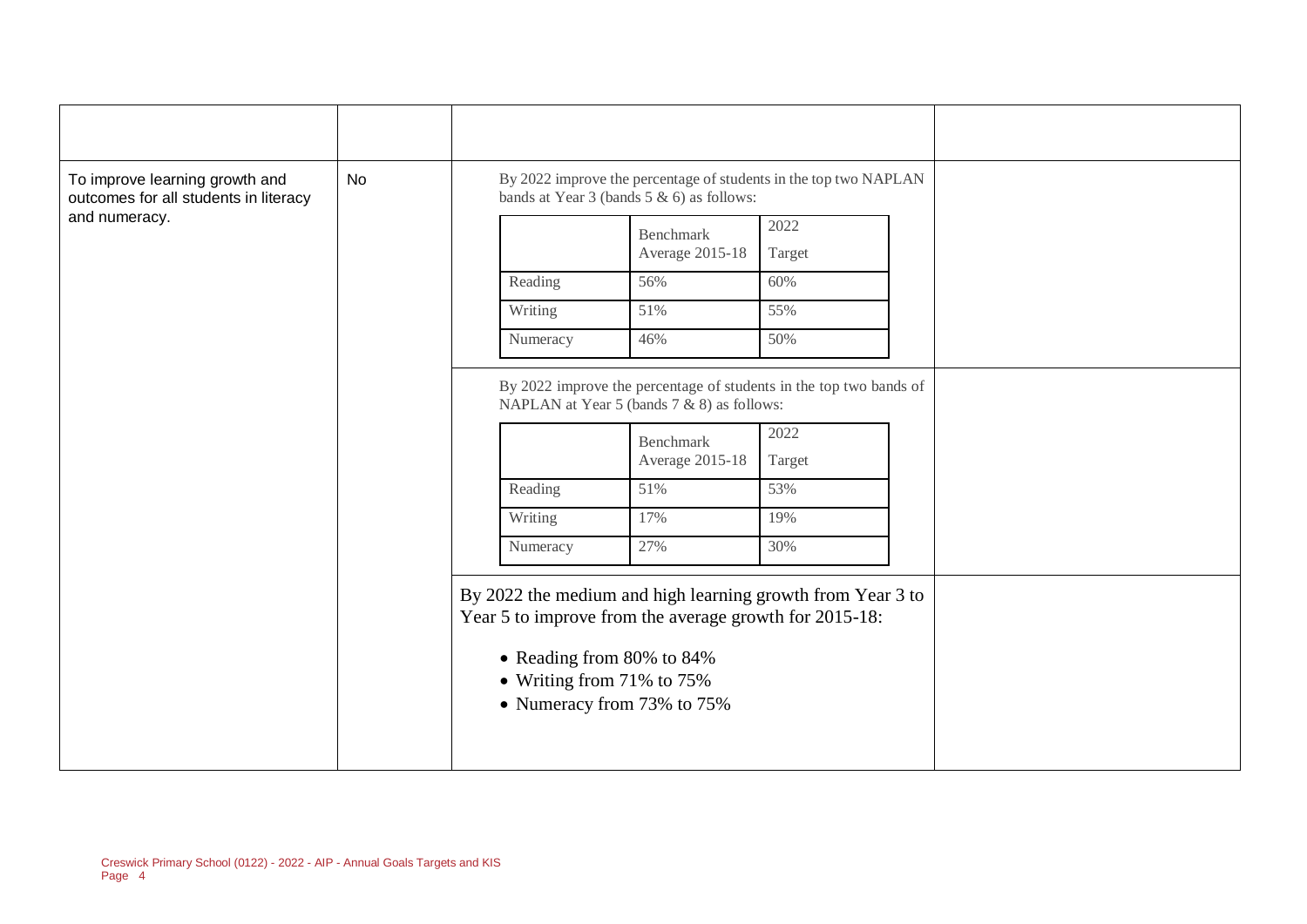|                                                                                                        |           | By 2022 improve the percentage of positive responses for the<br>following factors on the Staff Survey (School Climate<br>module) to 80%<br>• Teacher collaboration (2017 benchmark 75%)<br>• Guaranteed and viable curriculum (2017 benchmark<br>71%)<br>• Academic emphasis (2017 benchmark 73%)<br>• Collective efficacy (2017 benchmark 76%).                                                                                                                                                |  |
|--------------------------------------------------------------------------------------------------------|-----------|-------------------------------------------------------------------------------------------------------------------------------------------------------------------------------------------------------------------------------------------------------------------------------------------------------------------------------------------------------------------------------------------------------------------------------------------------------------------------------------------------|--|
| Empower students to be self<br>regulated learners actively engaged<br>in their learning and community. | <b>No</b> | By 2022 improve the percentage of positive responses on the<br>Attitudes to School Survey for Years 4-6 to 86% for the<br>following factors:<br>• Stimulated learning from 75% (average 2017-18) to<br>86%<br>• Student voice $\&$ agency from 71% (average 2017-18)<br>to 86%<br>• Effective teaching time from 79% (average 2017-18)<br>to 86%<br>• Differentiated learning challenge from 85% (average<br>2017-18) to 86%<br>• Motivation and interest from 82% (average 2017-18)<br>to 86%. |  |
| To develop confident global citizens.                                                                  | <b>No</b> | By 2022 improve the percentage of positive responses on the Attitudes to<br>School Survey for Years 4-6 for the following factors:                                                                                                                                                                                                                                                                                                                                                              |  |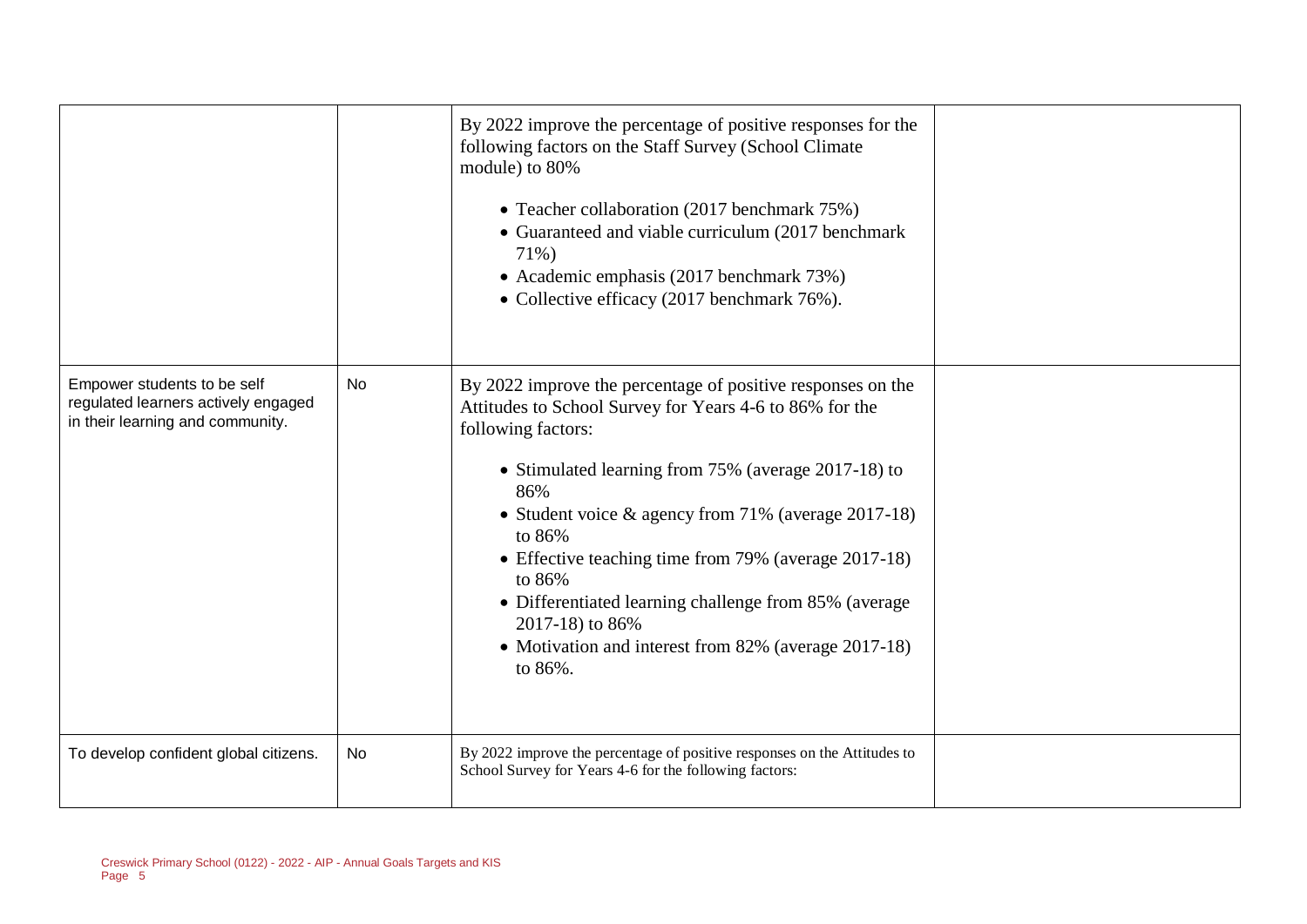| • Advocate at school from 86% (average 2017-18) to 88%<br>• Effective classroom behaviour from 72% (average 2017-18) to<br>86%<br>• Managing bullying from 78% (average 2017-18) to 86%<br>• Resilience from 73% (average 2017-18) to 86%<br>• Respect for diversity from 80% (average 2017-18) to 88%<br>• Sense of inclusion from 86% (average 2017-18) to 88%. |  |
|-------------------------------------------------------------------------------------------------------------------------------------------------------------------------------------------------------------------------------------------------------------------------------------------------------------------------------------------------------------------|--|
| By 2022 improve factors on the Parent Opinion Survey (to be<br>finalised)                                                                                                                                                                                                                                                                                         |  |

| Goal 1              | <b>2022 Priorities Goal</b><br><br><br>Some of our students have thrived in the remote learning environment, others have maintained their learning progress, and<br>some need extra learning and wellbeing support despite the best efforts of their teachers and families. In 2022 we will continue<br>to focus on student learning - with an increased focus on numeracy - and student wellbeing through the 2022 Priorities Goal, a<br>learning Key Improvement Strategy and a wellbeing Key Improvement Strategy. We will teach and support each student at<br>their point of need and in line with FISO. |
|---------------------|---------------------------------------------------------------------------------------------------------------------------------------------------------------------------------------------------------------------------------------------------------------------------------------------------------------------------------------------------------------------------------------------------------------------------------------------------------------------------------------------------------------------------------------------------------------------------------------------------------------|
| 12 Month Target 1.1 | Learning priority targets -<br>Naplan<br>Year 3 Increase the percentage of students in the top two bands in Numeracy (2021 31%)<br>Year 5 Increase the percentage of students in the top two bands in Numeracy (2021 27%)<br>To increase the % of students that make expected growth (12 months) Teacher judgement in Numeracy over 12 months<br>(2021 -74%)<br>To improve results on the Attitudes to School Survey (3 year average data)<br>Differentiation - 86% to increase to 90%<br>Student voice and agency 67% to increase to 80%                                                                     |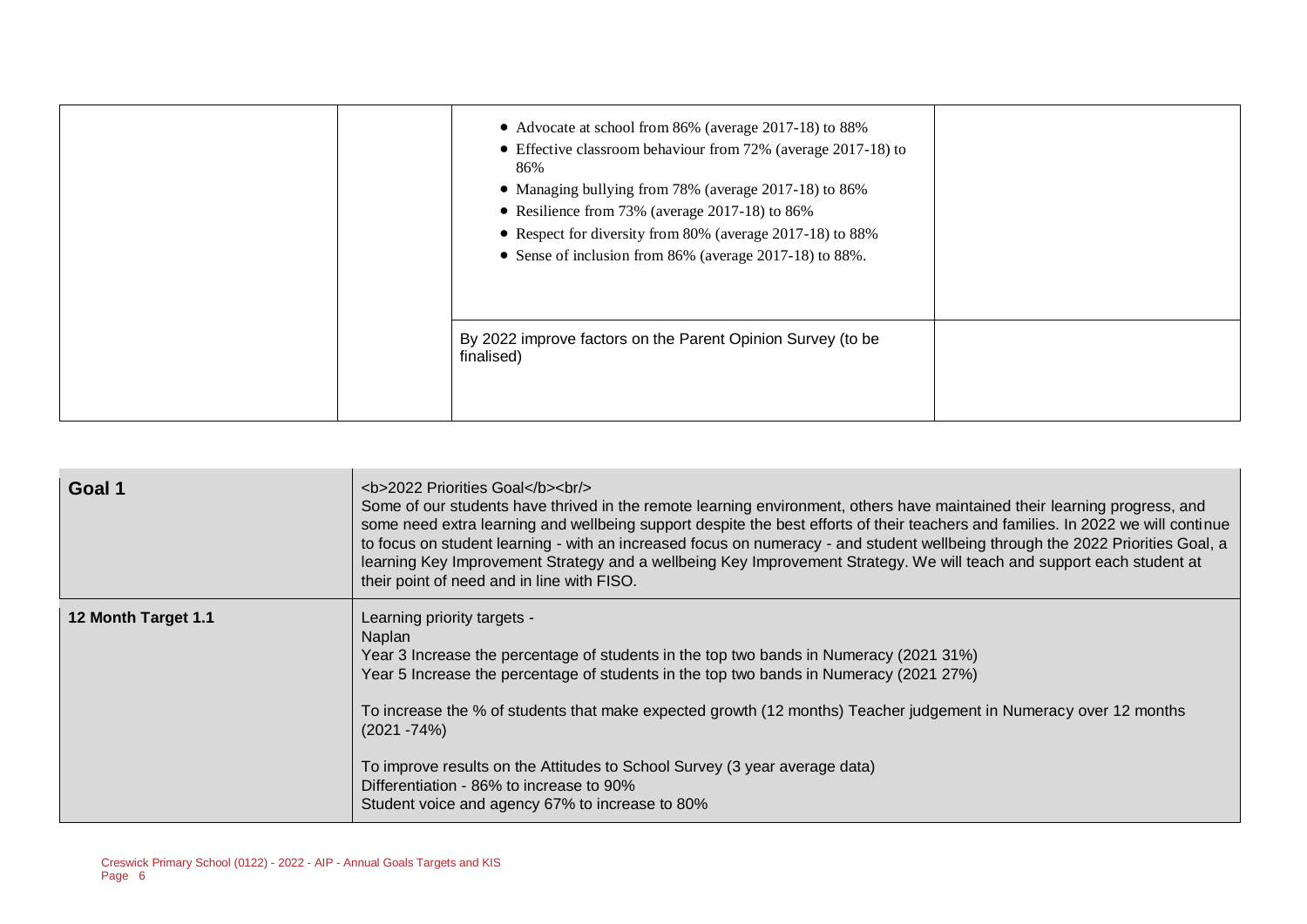|                                             | Stimulated Learning - 69% to increase to 80%<br>Motivation and Interest - 72% to increase to 80%<br>Effective Teaching Time - 82% to increase to 86%<br>To improve results on the School Staff Survey (3 year average data)<br>Teacher collaboration -70% to increase to 80%<br>Collective efficacy -75% to increase to 80%<br>Guaranteed and viable curriculum - 81.5% to increase to 84%<br>Academic emphasis - 67% to increase to 80%<br>To progress from Evolving to Embedding in all areas of the PLC maturity matrix.<br>Wellbeing Goal targets -<br>To improve results on the Attitudes to School Survey (3 year average data)<br>Effective classroom behaviour - 69% to increase to 85%<br>Advocate at school - 87.5% to increase to 88%<br>Sense of inclusion - 85.5% to increase to 88%<br>Managing bullying - 67% to increase to 86%<br>Respect for diversity - 75.5% to increase to 88%<br>Resilience - 75% (2020/2019 average) to increase to 86%<br>To improve attendance data: (3 year average data)<br>Decrease the percentage of students with 10-19.5 days absent - 32%<br>Decrease the percentage of students with 20+ days absent - 19% |                                              |
|---------------------------------------------|-------------------------------------------------------------------------------------------------------------------------------------------------------------------------------------------------------------------------------------------------------------------------------------------------------------------------------------------------------------------------------------------------------------------------------------------------------------------------------------------------------------------------------------------------------------------------------------------------------------------------------------------------------------------------------------------------------------------------------------------------------------------------------------------------------------------------------------------------------------------------------------------------------------------------------------------------------------------------------------------------------------------------------------------------------------------------------------------------------------------------------------------------------------|----------------------------------------------|
| <b>Key Improvement Strategies</b>           |                                                                                                                                                                                                                                                                                                                                                                                                                                                                                                                                                                                                                                                                                                                                                                                                                                                                                                                                                                                                                                                                                                                                                             | Is this KIS selected for focus this<br>year? |
| KIS <sub>1</sub><br>Priority 2022 Dimension | Learning - Support both those who need extra support and those who have thrived to<br>continue to extend their learning, especially in numeracy                                                                                                                                                                                                                                                                                                                                                                                                                                                                                                                                                                                                                                                                                                                                                                                                                                                                                                                                                                                                             | Yes                                          |
| KIS <sub>2</sub>                            | Wellbeing - Effectively mobilise available resources to support students' wellbeing and<br>mental health, especially the most vulnerable                                                                                                                                                                                                                                                                                                                                                                                                                                                                                                                                                                                                                                                                                                                                                                                                                                                                                                                                                                                                                    | Yes                                          |